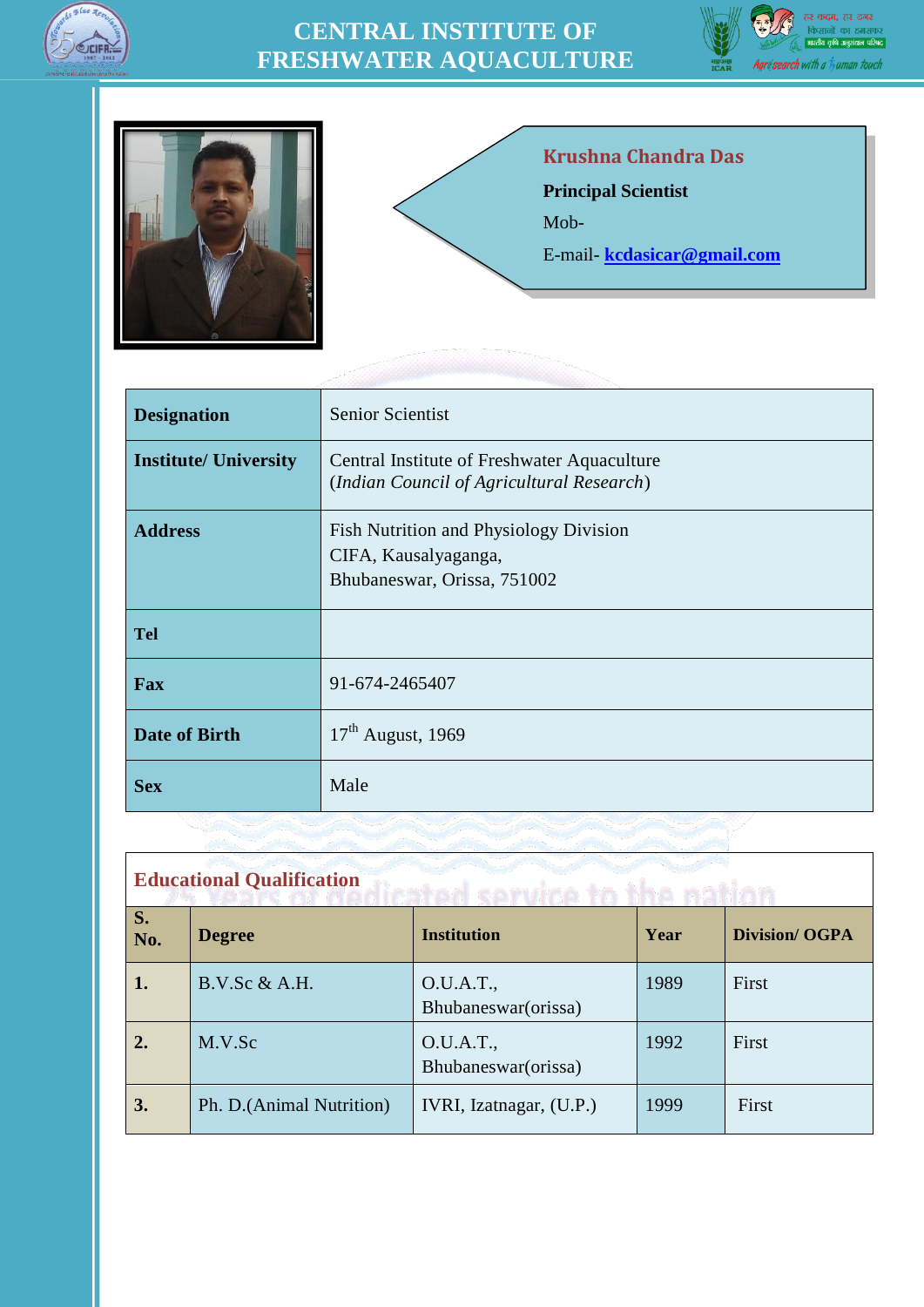



## **Employment Record**

| Sl. | Designation                                                   | Period      |            |                                                                                                      |  |
|-----|---------------------------------------------------------------|-------------|------------|------------------------------------------------------------------------------------------------------|--|
| No. |                                                               | <b>From</b> | <b>To</b>  | Place                                                                                                |  |
| 1.  | <b>Assistant Professor</b><br>(Animal Nutrition)              | March 1999  | July, 2006 | College of Veterinary Science<br>& A.H., Central Agricultural<br>Univ., Selesih, Aizawl,<br>Mizoram. |  |
| 2.  | <b>Senior Scientist</b><br>(Animal Nutrition)                 | July, 2006  | Dec, 2011  | NRC on Mithun(ICAR),<br>Jharnapani, Medziphema,<br>Nagaland.                                         |  |
| 3.  | <b>Senior Scientist</b><br>(Fish Nutrition and<br>Physiology) | Jan, 2012   | Continuing | CIFA, Kausalyaganga,<br>Bhubaneswar, 751002                                                          |  |
|     |                                                               |             |            |                                                                                                      |  |

| <b>Area of Work at</b><br><b>Present</b> | <b>Fish Feed Technology</b>                                                                                                                                                                                                                                                                                                                                                 |
|------------------------------------------|-----------------------------------------------------------------------------------------------------------------------------------------------------------------------------------------------------------------------------------------------------------------------------------------------------------------------------------------------------------------------------|
| Award                                    | DBT Overseas Fellowship awarded by Department of Biotechnology,<br>Govt of India for conducting research on Rumen Biotechnology at<br>Lakehead University, Thunder Bay, Canada                                                                                                                                                                                              |
| <b>Patent</b>                            | K.C Das, G. Mukherjee, C. Rajkhowa, B. Prakash, K.K. Baruah and<br>A. Mukherjee(2012) Leather-material derived from the hide of the<br>bovine species of mithun and a method for preparing the same in rural<br>industry, patent filed by Datta and Associates, Kolkata, (Govt. no<br>$360/Kol/2012$ , dated $30th$ March, 2012) for NRC on Mithun,<br>jharnapani, Nagaland |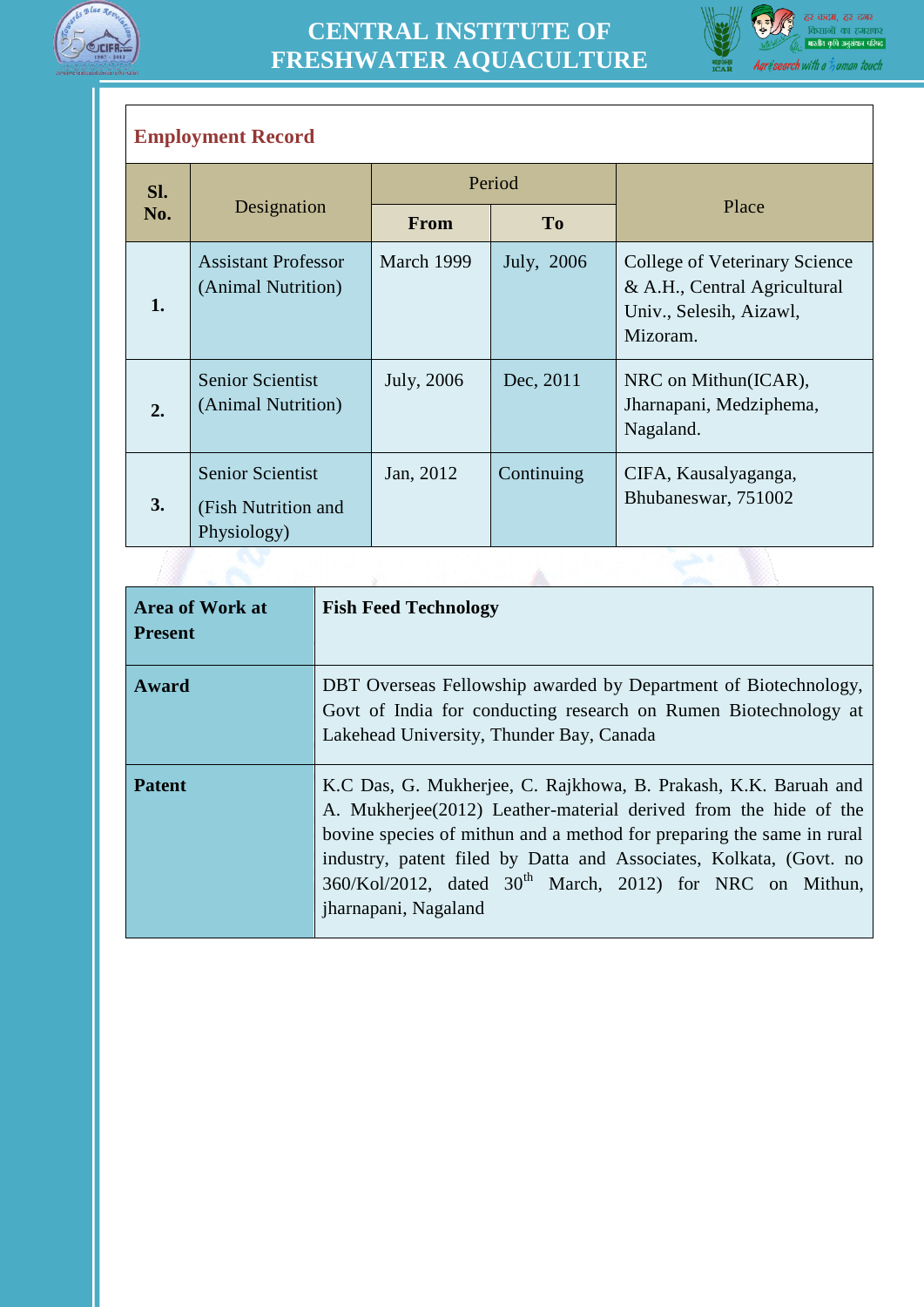



٦

| <b>Total Publications</b> |                                           |                |
|---------------------------|-------------------------------------------|----------------|
| $\mathbf{1}$              | <b>International Research Publication</b> | 5              |
| $\overline{2}$            | <b>National Research Publications</b>     | 40             |
| 3                         | <b>Book Published</b>                     | $\mathbf{1}$   |
| $\overline{\mathbf{4}}$   | <b>Book Chapters</b>                      | 5              |
| 5                         | <b>Review Articles</b>                    | $\overline{2}$ |
| 6                         | <b>Popular Article</b>                    | $\overline{4}$ |
| $\overline{7}$            | <b>Technical Articles</b>                 | 5              |
| 8                         | <b>Technical Bulletin</b>                 | $\overline{2}$ |
| 9                         | <b>Extension Bulletin</b>                 | $\overline{2}$ |
| 10                        | <b>Manuals</b>                            | $\overline{2}$ |
| 11                        | <b>Proceeding</b>                         | $\mathbf{1}$   |
|                           |                                           |                |

| <b>Most Recent publications</b> |                                                                                                                                                                                                                                                                                                                                              |  |
|---------------------------------|----------------------------------------------------------------------------------------------------------------------------------------------------------------------------------------------------------------------------------------------------------------------------------------------------------------------------------------------|--|
| A .Research                     | K C Das, K.K. Baruah, A. Mukherjee and Chandan Rajkhowa (2012)<br>Carcass characteristics and meat quality in mithun (Bos<br><i>frontalis</i> ) fed on tree leaves based ration in comparison to local<br>cattle (Bos indicus). Indian Journal of Animal Sciences 82: 433-<br>435.                                                           |  |
|                                 | K.C Das, N. Haque, K.K. Baruah C. Rajkhowa and M. Mondal, (2011)<br>Comparative nutrient utilization, growth and rumen enzyme<br>profile of mithun ( <i>Bos frontalis</i> ) and Tho-tho cattle ( <i>Bos</i><br><i>indicus</i> ) fed on tree leaves based ration. <i>Tropical Animal Health</i><br>and Production, 43:209-214                 |  |
|                                 | K C Das, Goutam Mukherjee, K K Baruah, K Khate and Chandan<br>Rajkhowa (2011) Study of growth performance and leather<br>quality in mithun ( <i>Bos frontalis</i> ) and its comparison with local<br>cattle (Bos indicus) fed on tree leaves based ration. Livestock<br><i>Research for rural Development, Volume 23, Article #104, from</i> |  |